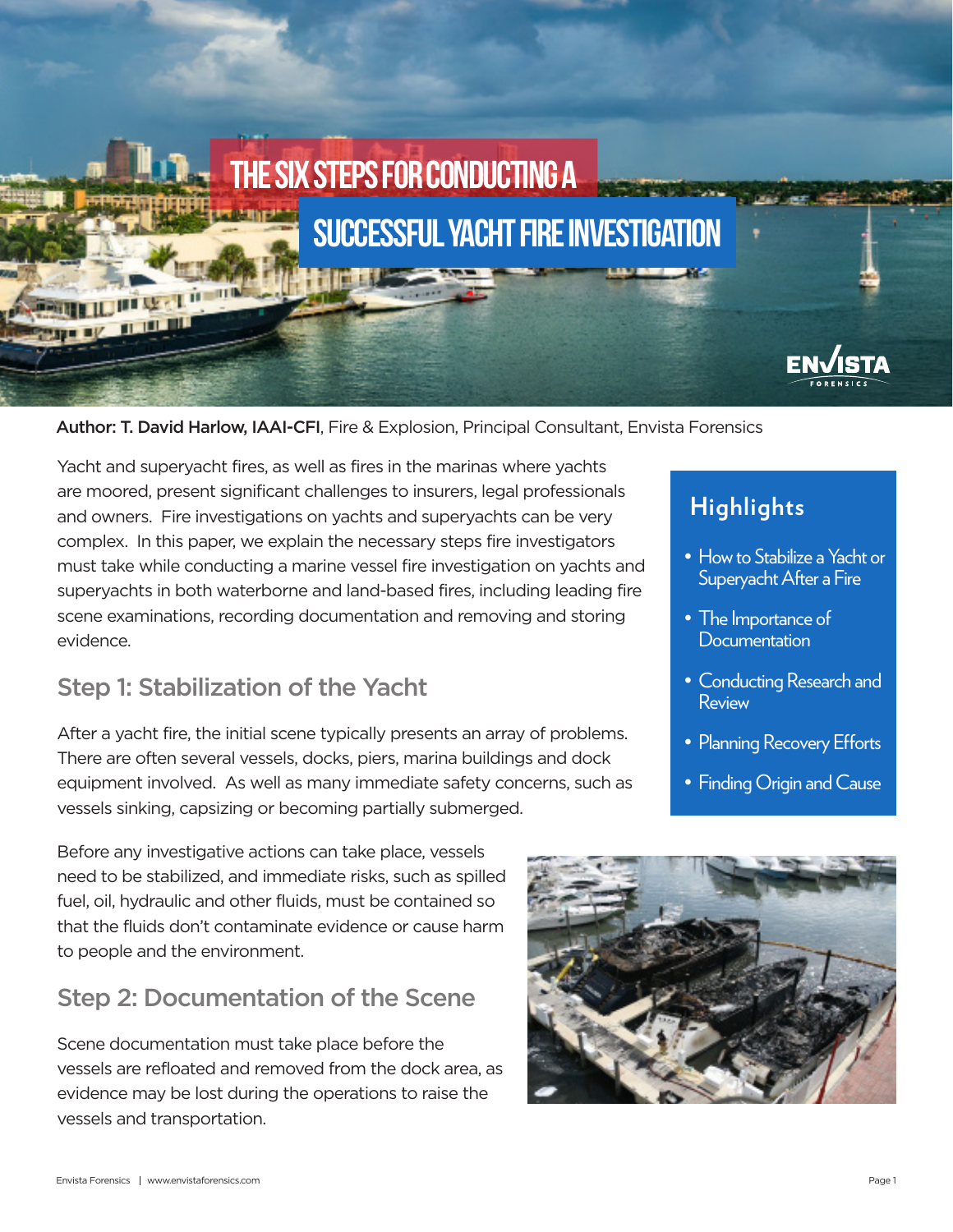

As with any significant fire event, the evidence documentation process will be extensive and ongoing, and there are many factors to be considered and documented. Therefore, it is vital to develop a method of documentation before entering a yacht fire investigation.

Everything within and around a vessel exposed to fire, heat, smoke and water needs to be documented in place. A properly investigated yacht fire scene requires documentation and preservation of:

- Large vessels with fire and heat damage,
- Vessels with collapsed upper decks,
- Vessel electrical systems, conductors, equipment, fuel systems and piping, and
- Dock infrastructure, including shore power cabling, pedestals, transformers, equipment, fuel systems and piping.

There will be instances when the investigator does not have the opportunity to view the vessel in the location of the fire because it may have been refloated and moved to dry land or towed miles away to a boatyard where it is placed on stands. This can happen during fire suppression if the fireboat needs to cut the lines so the yacht can be pulled away to be extinguished. Vessels can be found fully or partially submerged. In this case, they must have the water pumped out as they are raised, refloated and moved from their present location, whether it be a dock or other water location.

#### Step 3: Research and Survey Review

The following activities should be conducted during all phases of recovery before the origin and cause investigation can begin by the fire investigator, engineer, marina surveyor or other assigned personnel.

• Search the location, address and name of the marina or boatyard using Google Earth, or something similar, to get an idea of the layout, docks and waterways into and out of the loss location.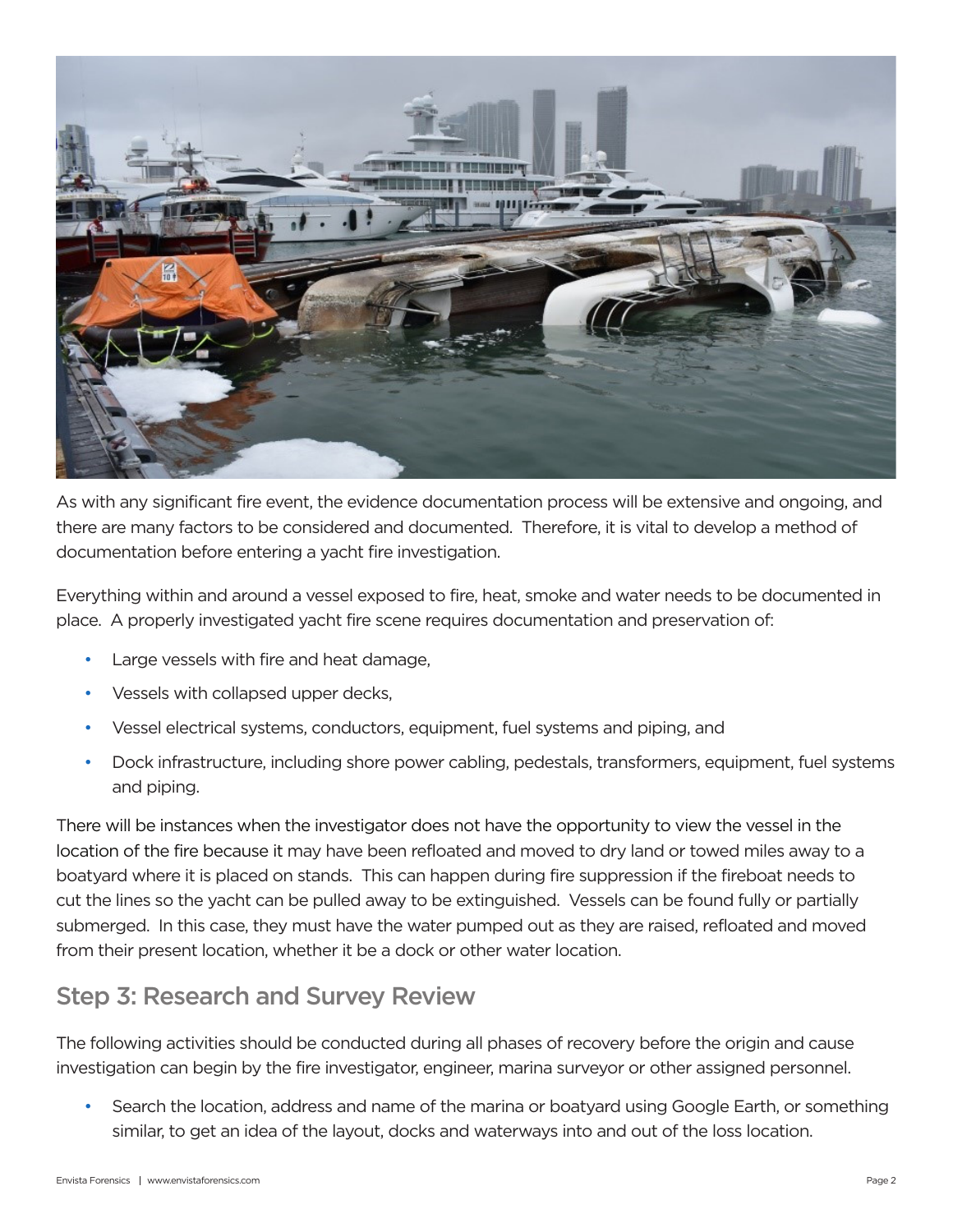- Document the names, hull serial numbers (HIN) and registration numbers of all vessels involved.
- Check security cameras at the site that may show alternative views of the location.
- Interview owners and witnesses.
- Review available cellphone photos or videos.

Marine surveys are a good source of pre-investigation information because they provide a list of deficiencies, the general condition of the vessel and systems and potential clues for possible ignition sources. The survey also includes specific component information, including the make, model and condition of various components.

Additionally, yacht system documentation can provide detailed information into the various fuel loads and systems, fire protection systems, mechanical systems, engines, generators, electrical systems and the conditions of each system.

### Step 4: The Planning Process

During the planning process, the method of vessel recovery is decided. This can take weeks, as the plans must include where and how the vessel will be transported for the onboard fire scene examination. It is essential to ensure every part of the plan has been written, reviewed and approved before action is taken.

There are several key issues to address before the vessels can be removed and the investigation can be started, including:

- Have the vessels and fire scene been released by the various agencies, such as the fire and police department, the state fire marshal and the United States Coast Guard (USCG), or other national authorities?
- Are all parties on notice, and have they responded?
- Do all parties agree with the plan?

### Step 5: Determining Origin and Cause

Once all parties have been placed on notice, the investigation begins. The initial phase may consist of removing collapsed decks and debris using heavy cranes and placing the damaged materials in an area where it is examined and documented. Fuel, sewage and hydraulic fluids may also need to be removed from the vessel. In this case,

large pump trucks will be required to pump the fluids out of the tanks before the fire scene examination can continue.